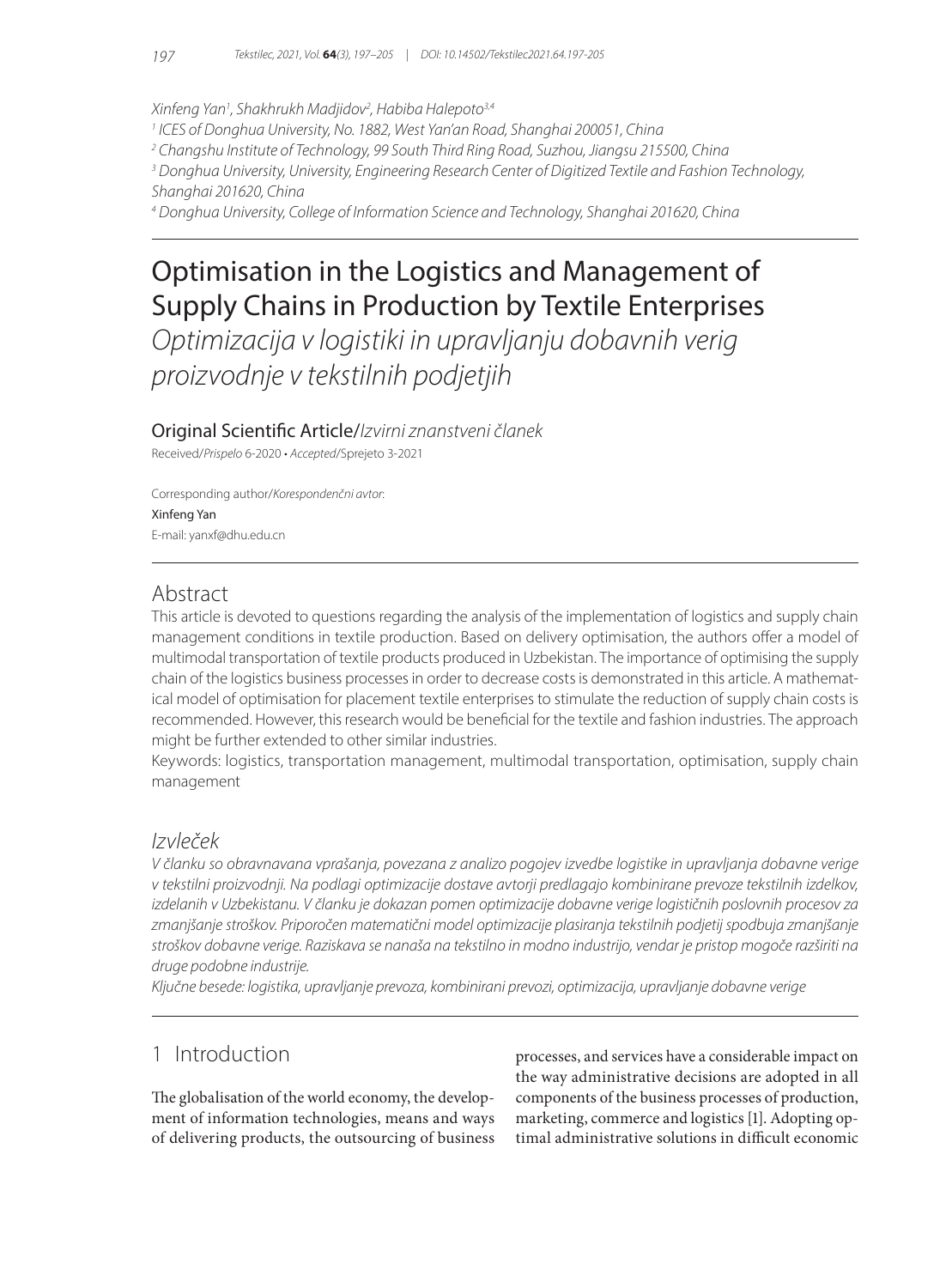situations has always been a constant in the practical activities of textile sectors throughout the world [2]. Moreover, their role has increased considerably recently as the dynamism of the external and internal environment has increased. The period required to make decisions has been reduced. The development of science and technologies has resulted in the emergence of many alternative options and interdependence. Different administrative decisions and their consequences have been amplified. The labour input required to adopt and implement challenging and multi-criteria decisions has increased significantly [3]. In these conditions, establishing rational and optimal solutions is the main focus of developing textile enterprises' logistics and organisations' business processes at the strategic and operational levels to improve supply chain management and logistics methods [4, 5]. The need for the high-quality growth of Uzbekistan's economy assumes that textile enterprise managers make better use of the entire range of methods and models of adopting optimal solutions in the supply, production and distribution of goods and services in the logistics and supply chain.

A diagnostic analysis of the administrative decisions made by the managers of textile enterprises and supply chain participants allowed us to establish that adopting logistic decisions used in practice is characterised by utility and subjectivity, and a lack of modern computer technologies (software products). The conducted research can be deemed the further development of the theory and methodical bases of supply chain management, and an opportunity for the broader application of mathematical models and methods for adopting optimal logistic solutions in the performance of management functions and the business processes of production, distribution, transportation and consumption of intermediate and readymade products [6-10].

Despite the extensive and practical application of logistics and supply chain management in the organisation of the transportation and production of goods, it is still not fully implemented in Uzbekistan. There is a lack of exhaustive scientific research successfully carried out in these areas. The importance of optimising logistics business processes to cut costs is demonstrated in this article using a mathematical model. Though different models have been proposed for other industries, the textile and fashion industry has not considered them. We have developed a method for optimising the business process of distribution and sales (supply) of a textile enterprise's finished

products based on an economic and mathematical model for optimising the sales structure. Thus, this research practically presents a practical solution for both the textile and fashion industries.

## 2 Methods

### *2.1 Analysis of conditions in the textile industry in Uzbekistan*

Uzbekistan is one of the largest global cotton-fibre suppliers, while it also pays a great deal of attention to the deep processing of raw cotton [11]. For instance, the current coefficient of processing is 40%. The adopted modernisation programme of the textile industry is expected to bring the processing volume to 70% by 2020 [5]. In the modern world, the textile industry possesses a high rating among the other exports. It has the broadest range of exported goods' nomenclature, from yarn to readymade goods (apparel and knitted products; see Figure 1).

The textile industry is an essential, versatile and innovatively attractive sector of the economy of Uzbekistan. Its role is a macroeconomic complex that can be assessed from the following data: the textile industry accounts for 2.7% of Uzbekistan's GDP, 26.2% of industrial output in terms of volume, and more than 34% of the production of non-food consumer goods. Four hundred textile companies equipped with modern conditions are included in the UZTEX Group. Of those, 130 are joint ventures created with the participation of foreign partners from the world's leading countries. The group records annual increases in production and exports of more than 18% and 10%, respectively. The annual combined output of group companies is around 480 thousand tonnes of yarn, 290 million square meters of cotton fabrics, 101 thousand tonnes of knitted cloth, 275 million pairs of stitched-knitted products, 53.1 million pairs of socks and hosiery, and 2.1 thousand tonnes of raw silk threads. Group companies also make products for medical use, nonwoven fabrics, batting products, uniforms and fashion apparel, and eiderdown products. Companies operate continuously using modern and efficient equipment. More than 1.6 million spinning spindles and 100 thousand cabinets are commissioned for operation, accounting for 89.3% of existing technological equipment. Products produced by the textile industry are exported to more than 50 countries, including European countries, China, the Commonwealth of Independent States,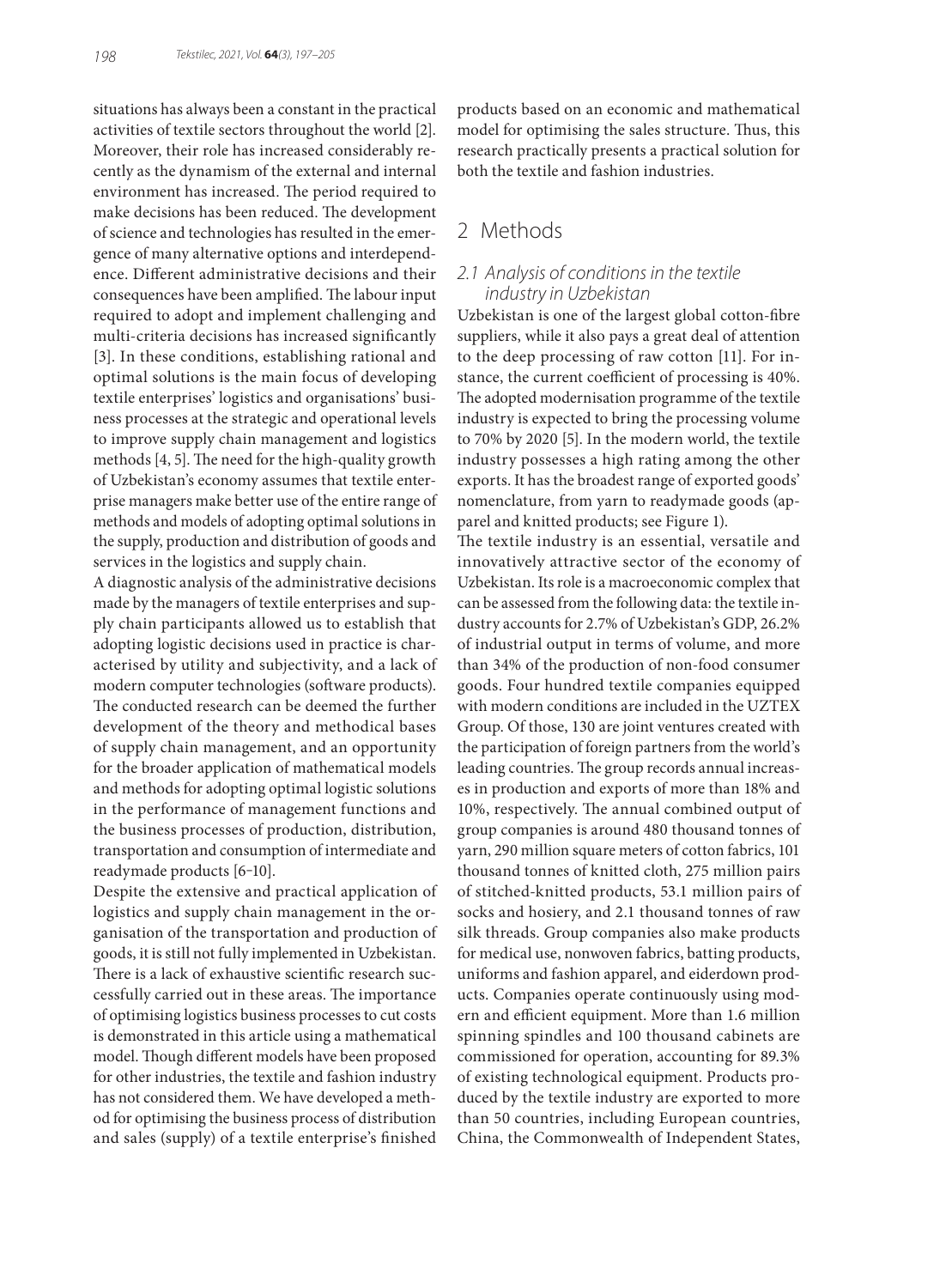

*Figure 1: Structure of exports of textile products of Uzbekistan*

Latin America, the Republic of Korea, Singapore, Israel, Iran, the USA and others. In this regard, textile enterprises' supply chain management issues are crucial today.

The formation of textile supply chains has some sophisticated and distinctive influencing factors. They include the need for technological associativity based on a material stream that defines the contractors' choice, providing the delivery of and ability to render additional services. They also include the physical characteristics of a material stream that define a means of transportation and storage conditions, with the choice of the transport scheme and the warehousing method, respectively (refer, Figure 2).

One of the primary operating conditions of a textile enterprise's supply chain management is its interconnected system, which streams of goods and services and the labour force, and moves within the market system under the influence of market stimulus [12‒17].



*Figure 2: Formation of supply chains in a textile complex*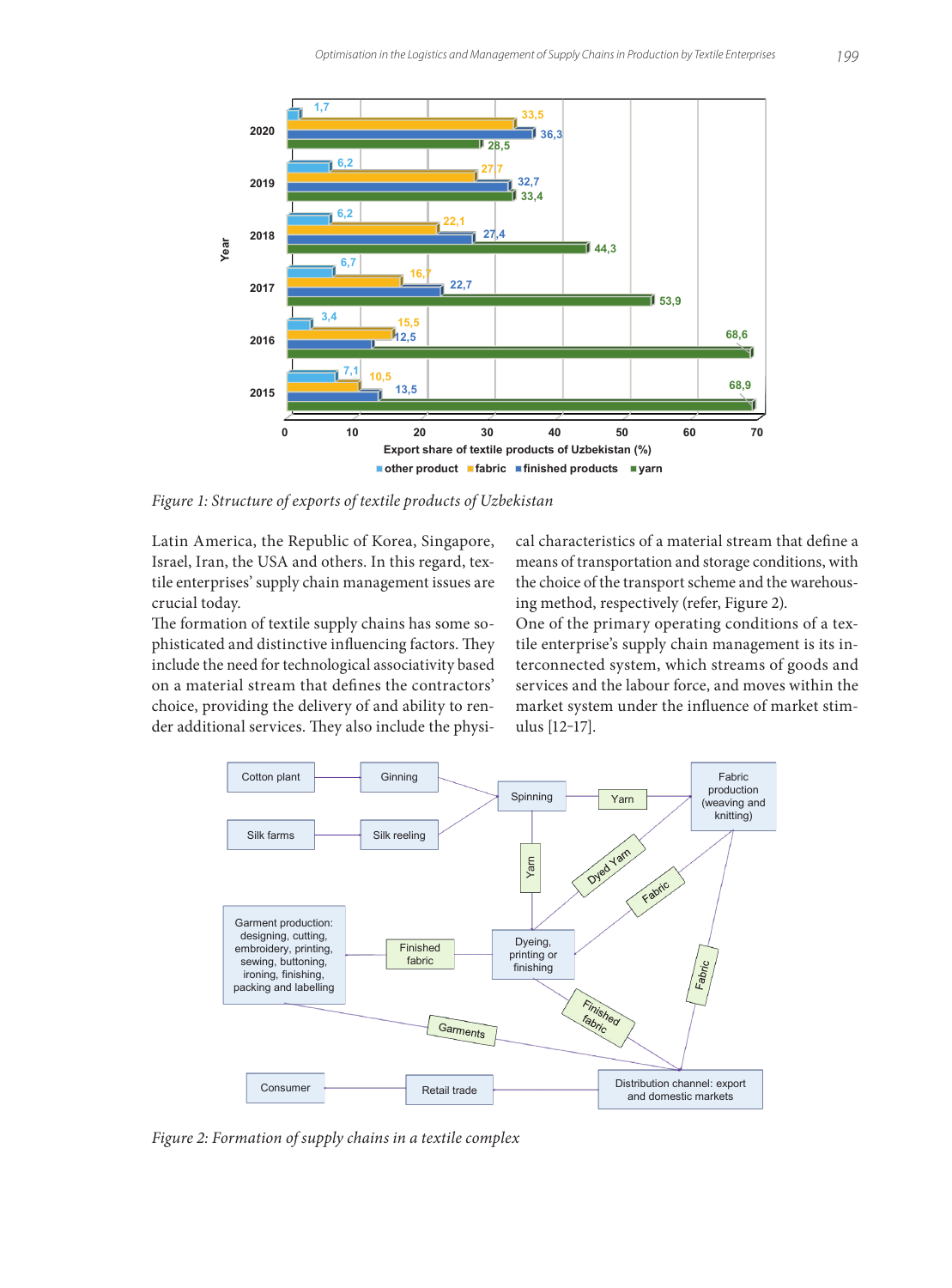#### *2.2 Model formulation*

An analysis of scientific literature over the last ten years regarding developments and the functioning of supply chains allowed us to formulate the following basic principles for carrying out the optimisation of supply chains and logistics business processes [18]:

I. The purposes of optimisation must be measurable and correspond to the optimality criteria of the actual logistic decision. This must be reflected in the statement of the corresponding task (the administrative decision). The following optimality criteria can be sued to create the general economic-mathematical model of optimisation of the sales of a manufacturer's finished goods: to maximise sales and profit, while minimising used resources and costs. Thus, various statements of problems of optimisation and the implementation of the associated economic-mathematical models can be developed. Thus, if the global purpose of business management lies in the hierarchy, then its purpose is about maximising overall profit, while the optimisation of supply is carried out for commodity groups of finished goods. To that end, the economic regulations of the sales dynamics of finished goods in natural units of measurement (O), proceeds from the sales of finished goods (R) and the dependence of price on sales of finished goods are used (C) in the implementation of these tasks. The graphs of these dependencies are shown in Figure 3.

$$
C = a - b \times 0 \to 0 \times C = a \times 0 - b \times 0^2 \tag{1}
$$

$$
0 \times C = R \to R = a \times 0 - b \times 0^2 \tag{2}
$$

Consequently, a textile enterprise's profit as the difference between revenue and total costs (I) takes the form of a second-degree polynomial (P), which should be reflected in the profit maximisation problem statement.

Therefore, the profit of a textile enterprise, as a variety of procedures and general costs, has the aspect of a second-degree polynomial that must be reflected in a problem statement of maximising profit. The development of an economic-mathematical model for optimising the delivery of finished goods to commodity groups is based on the textile UZTEX Group. Optimality criteria result in the statement and solution of optimising the sales structure and delivery of finished goods to maximise a textile company's profit. Thus, the regression dependence of the profit of in one thousand US dollars from sales of t-shirts in one thousand pieces has the following aspect:

$$
f(x) = 612.5x - 12.25x^2 \tag{3}
$$

The regression dependence of the profit of in one thousand US dollars from sales of sportswear in one thousand pieces has the following aspect:

$$
\varphi(x) = 82.2x - 1.1x^2 \tag{4}
$$

The regression dependence of the profit of in one thousand US dollars from sales of hosiery in one thousand pieces has the following aspect:

$$
\omega(x) = 38.9x - 0.42x^2 \tag{5}
$$



*Figure 3: Dependence of the profit of a textile enterprise on product sales*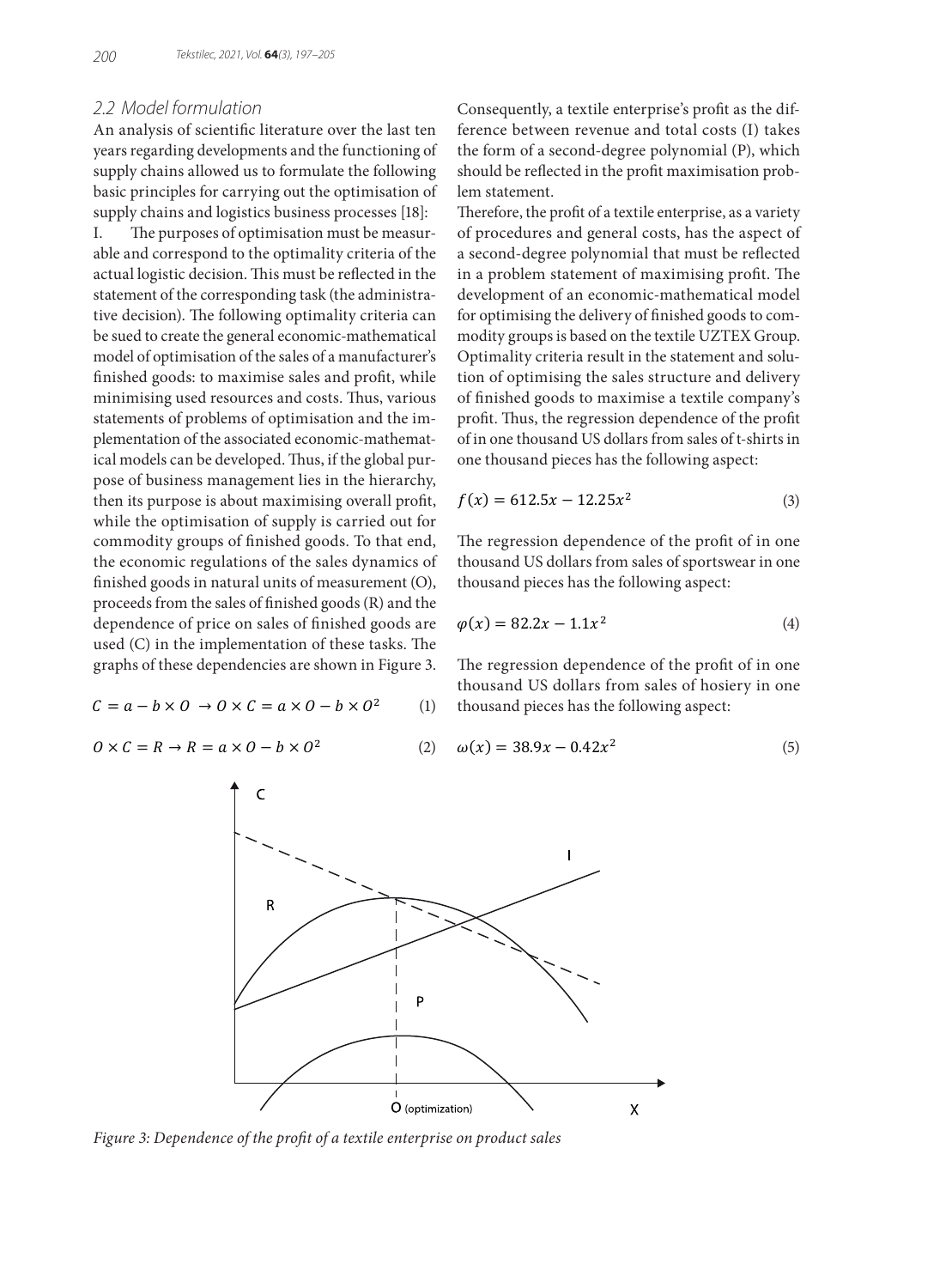

*Figure 4: Regression dependences of profit from sales of finished products*

The graphs of these regression dependences of profit from sales are shown in Figure 4. Graphical modelling allows us to conclude that there are maximum profit values at the optimal sales of the indicated types of finished products of a textile company. It is possible to optimize the structure of its sales and supply. The economic-mathematical modelling of the sales structure of finished goods of three main types consists of the formation additive function, which maximises the general profit from sales of t-shirts, sportswear and hosiery. The statement and solution of the optimising task are given below:

$$
F = (x_1, x_2, x_3) = 612.5x_1 - 12.25x_1^2
$$
  
+ 84.2x<sub>2</sub> - 1.1x<sub>2</sub><sup>2</sup> + 38.9x<sub>3</sub> - 0.42x<sub>3</sub><sup>2</sup> (6) g

 $x_1 = 1; x_2 = 1; x_3 = 1$  (7)

Given  $x_1 > 24$   $x_2 > 32$   $x_3 > 35$ 

$$
Maximize(F, x_1, x_2, x_3) = \begin{bmatrix} 25 \\ 38 \\ 46 \end{bmatrix}
$$
 (8)

$$
F(25, 38, 46) = 10170 \tag{9}
$$

Thus, an optimal volume of the sale and supply of t-shirts to consumers is 25 thousand pieces, while that figure is 38 thousand pieces for sportswear and

The second of producing operation of producing to supplemented the research of operations applied in optimising lo-46 thousand piecesfor hosiery. The UZTEX Group's overall maximum profit will be equal to \$10.17 million. II. Models of optimisation must be adequate, and accurately illustrate the logistics business processes and functions of supply chain management. Economic-mathematical optimisation models must be designed using concrete figures for logistics business processes and contain quantitatively measurable conditions for their implementation. They must be expressed in a system of restrictions of the model in terms of the size of used resources and reasonable assumptions on the scope of variation. In these terms, with mathematic-statistical characteristics that take into account the probability of realisation under the established law of parameter distribution of these processes as random sizes.

III. The external conditions and parameters of the internal environment of supply chains and logistics business processes vary. While carrying out the optimisation, it is necessary to consider possible changes in the external conditions and parameters of logistic decisions. Similar changes are made periodically or in the process of detection to the developed economic-mathematical models of optimisation. Previous practice with optimising models shows that they can be applied in an imitating form [19]. This assumes the automatic recalculation of optimisation results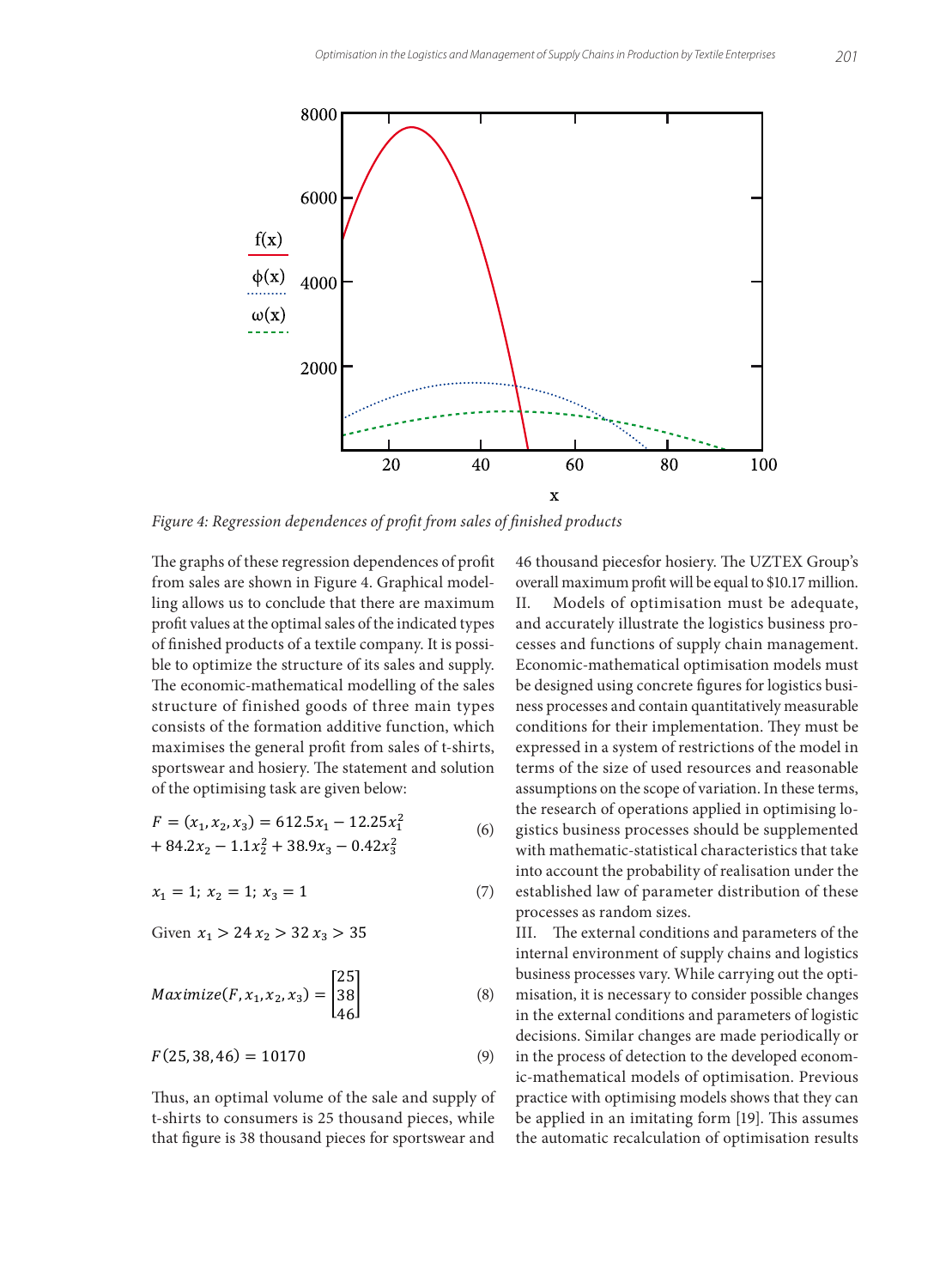when there is a change of factorial signs and system parameters of the restrictions imposed on the used resources in supply chains.

IV. Data regarding the parameters of supply chains must be exact, timely and quick. This requirement is due to the use of that data in optimisation models, whose results significantly vary depending on the values of factorial signs and system of restrictions. Testing the results of the optimisation parameters of supply chains is obligatory. Such testing is carried out by verifying developed models and the results obtained via other economic-mathematical processing. The large number of records regarding supply chain parameters requires the preliminary analysis of those records, in a subsequence of integration and the use of new software products for optimisation by the chosen optimality criteria.

V. Optimising calculations of supply chain parameters must be presented in a form convenient for use. The form of representing results of optimisation must facilitate the adoption and implementation of administrative decisions by managers. The development and application of unique decision-making algorithms are needed where applied supply chain optimisation parameters are one of the key factors [20]. Though it is still an essential element, the algorithm used to develop the optimal solution in supply chains must be flexible, adaptable and confirmable. This will facilitate the implementation of management decisions regarding supply chains.

VI. Optimisation requires the qualified professionals of companies to search for the best logistics decision [21]. This principle and requirement provide scientific and almost reasonable optimisation objectives, including intentional function, optimality criteria, a system of restrictions of the economic-mathematical model of the logistics decision, and modern software. It is not necessary to assume the correct objective definition of optimisation and the effective use of computer programs. This is particularly true for workers who do not posses the necessary knowledge in this area or experience in optimising calculations.

VII. Monitoring supply chains and logistics business processes subject to optimisation. The business processes for which optimisation is carried out must be supported according to goals and developed algorithms. However, this does not exclude their continuous improvement by managing changes and the emergence of more effective software products.

## 3 Results and discussion

The monitoring of optimised supply chains is supplemented with an assessment and analysis of optimisation costs. The maintenance of and changes to initial optimised parameters, as the improvement of supply chains, demand considerable technology and personnel costs. Also necessary are the assessment of the total costs of optimisation and the comparison of a previous decision with control alternatives. The definition of the impact of the optimisation of technology on the economic indicators of an organisation requires benchmarking. This might relate to crucial indicators of efficiency before technological implementation, the comparison of optimisation results with control indicators and the performance of regular audits of optimised business processes.

A critical place in supply chain management is taken by the optimisation of the arrangements of a warehouse chain in the territory served. The optimisation of a logistics chain includes analysing data and logistics strategy elements for the definition of quantity and delivery volumes, and the arrangement of distribution centres to achieve an optimum balance between the level of service and logistics costs. The optimisation of a chain allows us to increase service quality and achieve significant efficiency in terms of the maintenance costs of a warehouse, the transportation of goods and investment. Growing interest in the optimisation of chains among professional logistics providers has caused significant growth in the software market for optimisation over the last five years. However, many companies mistakenly carrying out optimisation based only on the analysis of data. By paying too much attention to economic-mathematical modelling, companies miss the strategic and practical contexts of optimisation, which may lead to a severe reduction in their client base. The characteristics of the shipment of goods through optimisation software may consider these critical, but less operational factors.

The optimisation possibilities of software have improved considerably over the last five years and now allow us to carry out complex factorial analysis [22]. However, logistics specialists must rely not only on the modelling instruments of decision-making support, but also on the defining factors of creating a distributive chain. The best approach consists of the optimum combination of these tools that facilitate the economic-mathematical modelling of a distributive chain. This includes practical questions regarding a logistic chain's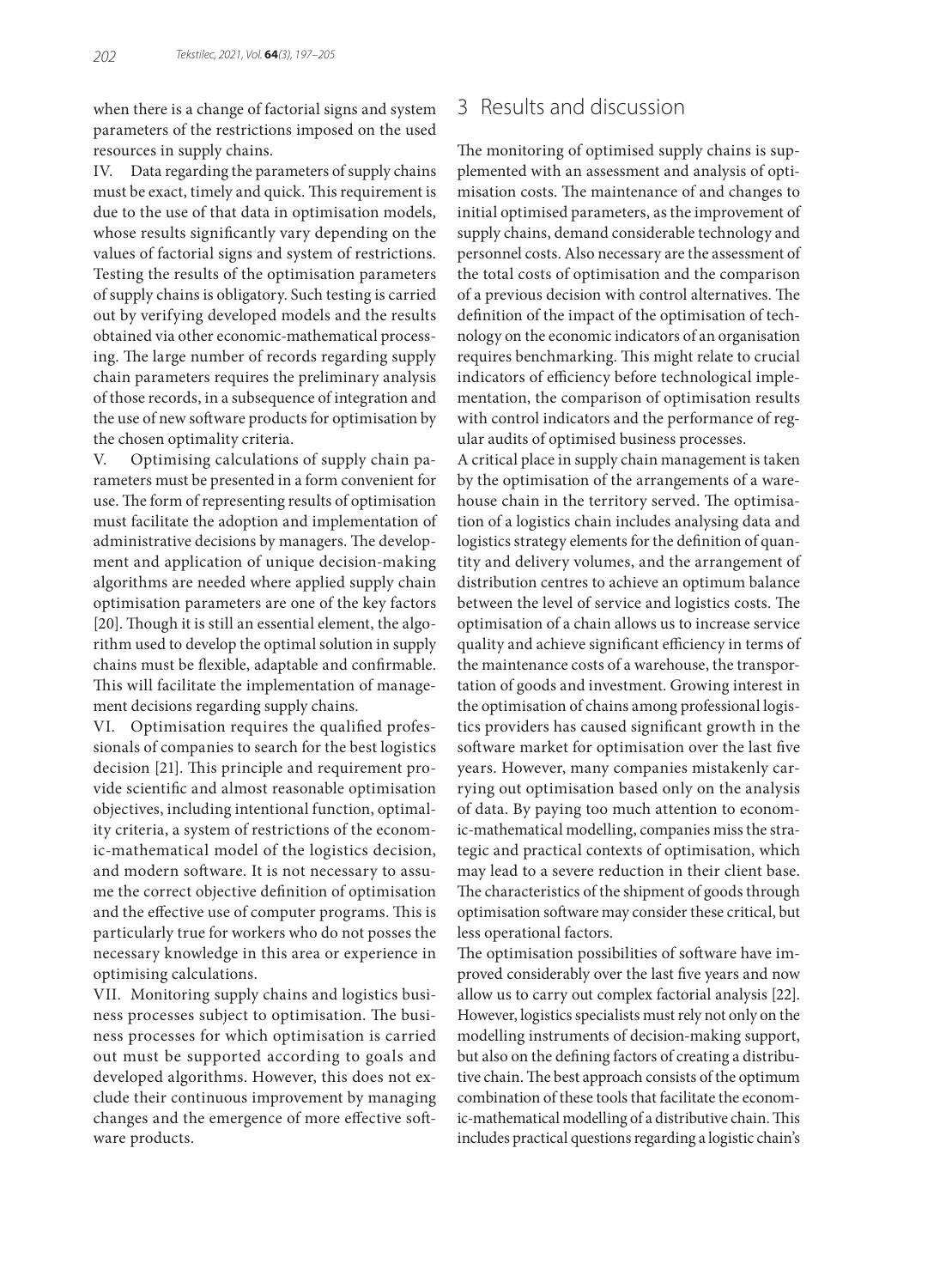arrangement and objective statements, and the development of the corresponding strategy.

Initially, it is necessary to consider the shortcomings of the specific optimisation of a chain. It is then possible to offer a modern approach to carrying out similar optimisation. This considers the strategic and practical questions regarding the placement of a logistic chain and their integration with optimisation results. Companies wishing to optimise logistics networks spend most of the time collecting and developing accurate operational estimates of costs to satisfy data software package requirements. Considerable efforts are necessary for processing, analysing and verifying data to accurately understand their general corporate strategy with regard to their impact on the supply chain. Meetings with clients to plan future service parameters of the chain using data serve as secondary sources for analysis. A company can afford or delay optimising a chain or consider potential supply chain harmonisation without optimising the needs of its supply chain participants due to the high probability of the need to purchase assets for the development and optimisation of the chain. This is not less important than the practical strategic objective of achieving logistics chain optimisation.

Support for the adoption of the logistics decision to optimise a network is provided using modern software [18], which gives significant assistance for assessing collected data regarding the quantitative and qualitative parameters of a network and the productive parameters obtained from economic-mathematical modelling.

*3.1 Application and implication of the model*

In the integrated supply chain management world, the textile companies seek to optimise supply chains and the functional area of logistics, and the business processes of transportation, warehousing and distribution to achieve the maximum results while optimising current costs and resources [23]. In order to optimise economic streams at companies and in supply chains, the managers of foreign textile companies use well-known methods and ways that might include six sigma, economical production, integrated quality control, complicated computer modelling instruments, and the planning of deliveries, the use of modern technologies of management, and other numerous optimisation methods [24].

In the broadest terms, optimisation means balancing several factors to achieve the best overall result. In planning, for example, optimisation means balancing the use of transport and operational costs, i.e. the reserve rate, including customer service. The prices of finished goods and raw materials, outputs or a combination of business processes are balanced to achieve cooperation. In the processing mode, transaction optimisation means using modern software to choose the best alternative processes, such as the routing of shipment or distribution of production [25].

We must, however, take into account the best possible decision that provides the maximum result in each specific situation. This is impractical as its achievement requires high implementation costs. For example, textile companies develop an optimal distributive chain variant. Computer modelling can build an optimum chain of similar distribution on several markets and place the distributor's primary distribution centre on several markets. From a practical point of view, however, a better approach is to implement a decision on only one market. In other words, instead of looking for the ideal decision, it is better to choose the practical decision for each specific situation.

We can add to the central questions of optimising logistics business processes and supply chain management the definition of its purpose, optimality criteria, and the corresponding restrictions regarding time and resources. In strict economic-mathematical terms, optimisation represents the process of searching for parameters, such as economic streams, logistics business processes and supply chain management. By using them, the extreme (minimum or maximum) value of the indicator (vector) chosen by the optimality criteria is achieved [18].

Companies took a huge step forward in data processing automation, deliveries connected with a particular chain and logistics operations. While these innovations reduced costs due to decreased labour skills, their most significant impact is expected in the future. The automation of data processing is an essential subsystem of optimising the supply chain, and allows most textile companies to reduce their costs and increase efficiency significantly. There is an opportunity to reduce costs by 10 to 40% through more effective logistics decisions for many supply chains.

## 4 Conclusion

#### **Findings**

This research suggests that optimising and managing the supply chains of textile producers requires the optimisation of other costs and transport expens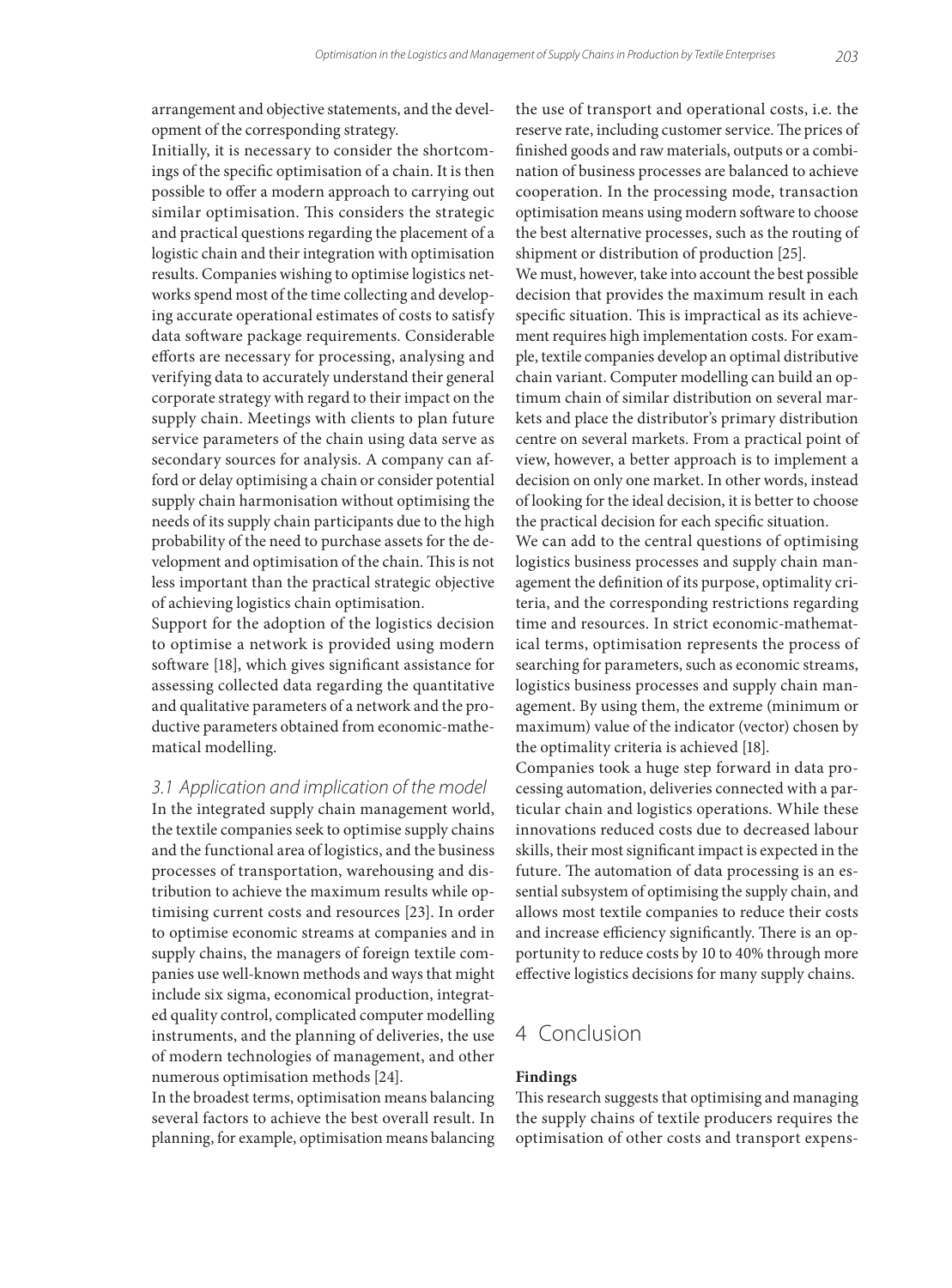es, including optimal placement when establishing new textile enterprises. Thus, the satisfaction of the need for the effective control and management of all logistic chains, i.e., supply, production, transportation and textile production will lead to positive results when penetrating the organisational structure of a new business that is technologically adjacent to an existing production and marketing chain. It was also highlighted that optimisation models must be adequate and correctly illustrate the logistics business processes and functions of supply chain management.

#### **Limitations**

This research focused on only one country, i.e., Uzbekistan, and thus might not apply to some other countries. This research deals with well-established models and lacks the latest statistical or mathematical models. More care should be taken to ensure that data regarding logistics, supply chains and business processes are exact, timely and quick due to their use in optimisation models, which results in a significant variation depending on the values of factorial signs and system of restrictions.

#### **Future suggestions**

The purposes of optimisation must to be measurable and correspond to the optimality criteria of the actual logistic decision that it has to be reflected in the statement of the related task. For example, the economic-mathematical model of sales optimisation of finished goods can be carried out using the optimality criteria to maximise sales and profit, while minimising used resources and costs. The use of artificial neural networks and artificial intelligence might be applied in the future.

## References

- 1. COHEN, S., ROUSSEL, J. *Strategic supply chain management: the five core disciplines for top performance*. 2nd ed. New York : McGraw-Hill Education, 2013, 321 p.
- 2. KHOSO, A.N., MEMON, H., HUSSAIN, M., SANBHAL, A.N., ABRO, A.Z. Production and characterization of wool and hair fibers in highlands of Baluchistan, an economic and sustainable approach for Pakistan. *Key Engineering Materials*, 2015, **671,** 473−482, doi: 10.4028/www. scientific.net/KEM.671.473.
- 3. BAKHSH, N., KHAN, M.Q., AHMAD, A., HASSAN, T. Recent advancements in cotton spinning. In *Cotton Science and Processing Technology*. Edited by H. Wang and H. Memon. (Textile Science and Clothing Technology). Singapore : Springer, 2020, 143−164, doi: 10.1007/978-981-15-9169-3\_8.
- 4. CHRISTOPHER, Martin, TOWILL, Denis R. Supply chain migration from lean and functional to agile and customised. *Supply Chain Management*, 2020, **5**(4), 206−213, doi: 10.1108/13598540010347334.
- 5. MADJIDOV, S., KHAKIMOV, B. Viewpoints about potential stimulation and possibilities of investments on textile industry Uzbekistan. *European Journal of Business and Economics*, 2012, **6**, 22−24, doi: 10.12955/ejbe.v6i0.138.
- 6. BHATEJA, Ashish Kumar, BABBAR, Rajesh, SINGH, Sarbjit, SACHDEVA, Anish. Study of green supply chain management in the Indian manufacturing industries: a literature review cum an analytical approach for the measurement of performance. *IJCEM International Journal of Computational Engineering & Management*, 2011, **13**, 84−99.
- 7. BEAMON, B.M. Supply chain design and analysis: models and methods. *International Journal of Production Economics*, 1998, **55**(3), 281−294, doi: 10.1016/S0925-5273(98)00079-6.
- 8. FERNIE, J., SPARKS, L. *Logistics and retail management: insights into current practice and trends from leading experts*. Boca Raton : CRC Press, 1999, 214 p.
- 9. FISHER, M.L. What is the right supply chain for your product. In *Operations management*. Edited by Michael. A Lewis and Nigel Slack. (Critical perspectives on business and management). London: Routledge, 2003, 73−88.
- 10. LOWSON, B., KING, R., HUNTER, A. *Quick response: managing the supply chain to meet consumer demand*. West Sussex : John Wiley & Sons, 1999, 304 p.
- 11. KHANKHADJAEVA, N.R. Role of cotton fiber in knitting industry. In *Cotton science and processing technology*. Edited by Hua Wang and Memon Hafeezullah.. (Textile Science and Clothing Technology). Singapore : Springer, 2020, 247−303.
- 12. CHEN, Ming-Kuen, LIN, Yen-Ling, FANG, Chun-Pin, CHEN, Kuo-Hsuan. Supply chain strategic structure in the taiwan textile indus-